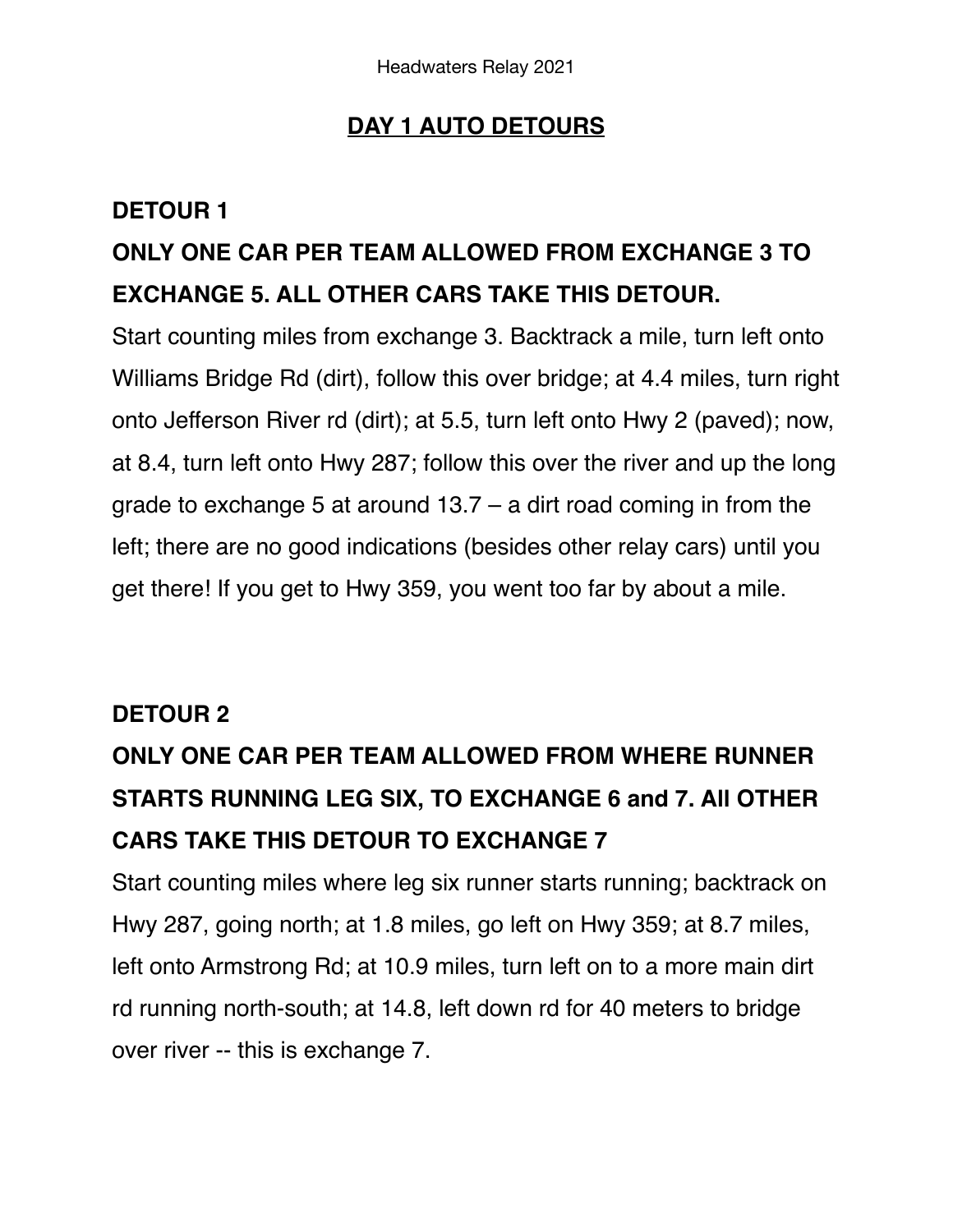#### **DAY 1 AUTO DETOURS (continued)**

#### **DETOUR 3**

**VERY LONG DETOUR. IT WILL TAKE 65-75 MINUTES TO GET TO EXCHANGE 9. NO CARS ALLOWED ON LEG NINE. ALL CARS FOLLOW THIS DETOUR 3. ONE CAR ONLY ALLOWED TO EXCHANGE 9. ALL OTHER CARS WILL WAIT AT EXCHANGE 10 (SEE DIRECTIONS BELOW).** 

Backtrack to exchange 7. Start counting miles here. At 3.5 miles go straight. Road becomes paved. At 6.4 miles turn left onto Highway 359. Follow this into Cardwell. You will cross the Jefferson at 10.6 miles. At 11.7 miles pass under I-90 and follow the same road as it curves left toward Whitehall, paralleling the Interstate. Stay on this road for about 8 more miles, past a flashing yellow light, back under the Interstate, and through Whitehall. The Tobacco Root mountains are on your left. Once you enter Whitehall, you are on Legion Street. Pass the Chief Motel on your right and the blue storage units on your left. Continue through town about a mile or so. It's a straight shot past the Conoco Station (gas!) on your right and the skate park on your left. At the end of town, turn left on MT Highway 55, toward Virginia City/ Dillon. Immediately cross tracks and Pipestone Creek. Follow this 2 lane Highway for 9.4 miles. Watch for a small sign that says Waterloo, with an arrow pointing left. Take this left. Reset odometer. (If you cross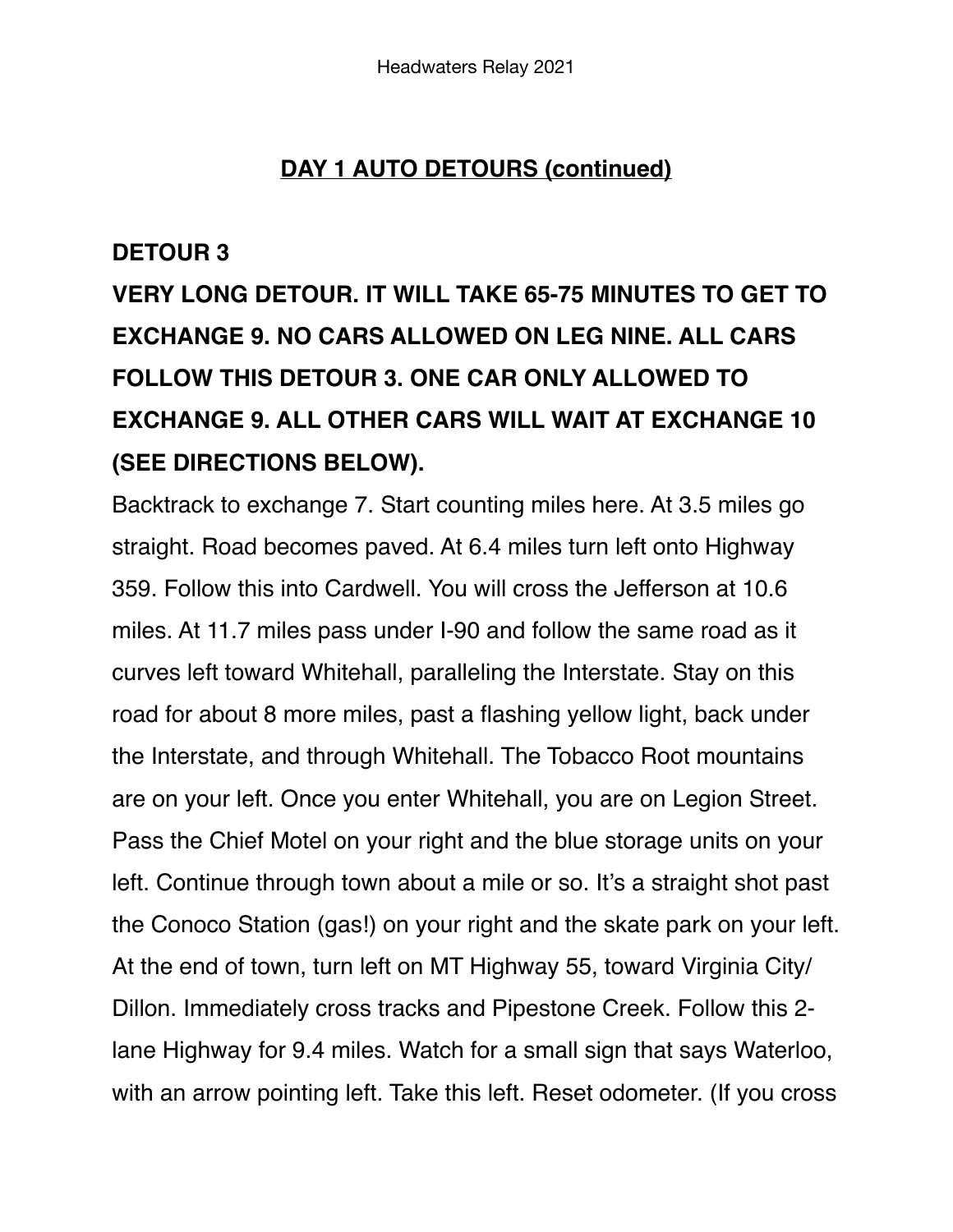into Silver Bow County, you have gone too far.) Stay on this road across the Jefferson River and around a few curves. At 2.3 miles from Highway 55, turn left onto Carney Lane. There will be a large white sign board here listing local residents. You are now heading straight for the Tobacco Roots, through the Amish Community of Waterloo. Exchange 10 cars turn right immediately after the RR crossing onto Bench Road for 1.5 miles to the dumpsters on the left—this is Exchange 10.

**Exchange 9 cars continue straight** The pavement ends in 1.4 miles. Keep straight. In .3 miles after the pavement ends, round a curve over a small wooden bridge. Keep straight here, onto White Rock Lane. Stay on the main right of way, around a few more curves. In 1.5 miles from the small wooden bridge, you will come to Mill Creek Rd on the left. **ONLY ONE CAR IS ALLOWED TO CONTINUE UP MILL CREEK RD TO EXCHANGE 9, ANOTHER 1.2 MILES. ALL OTHER CARS go to EXCHANGE 10.**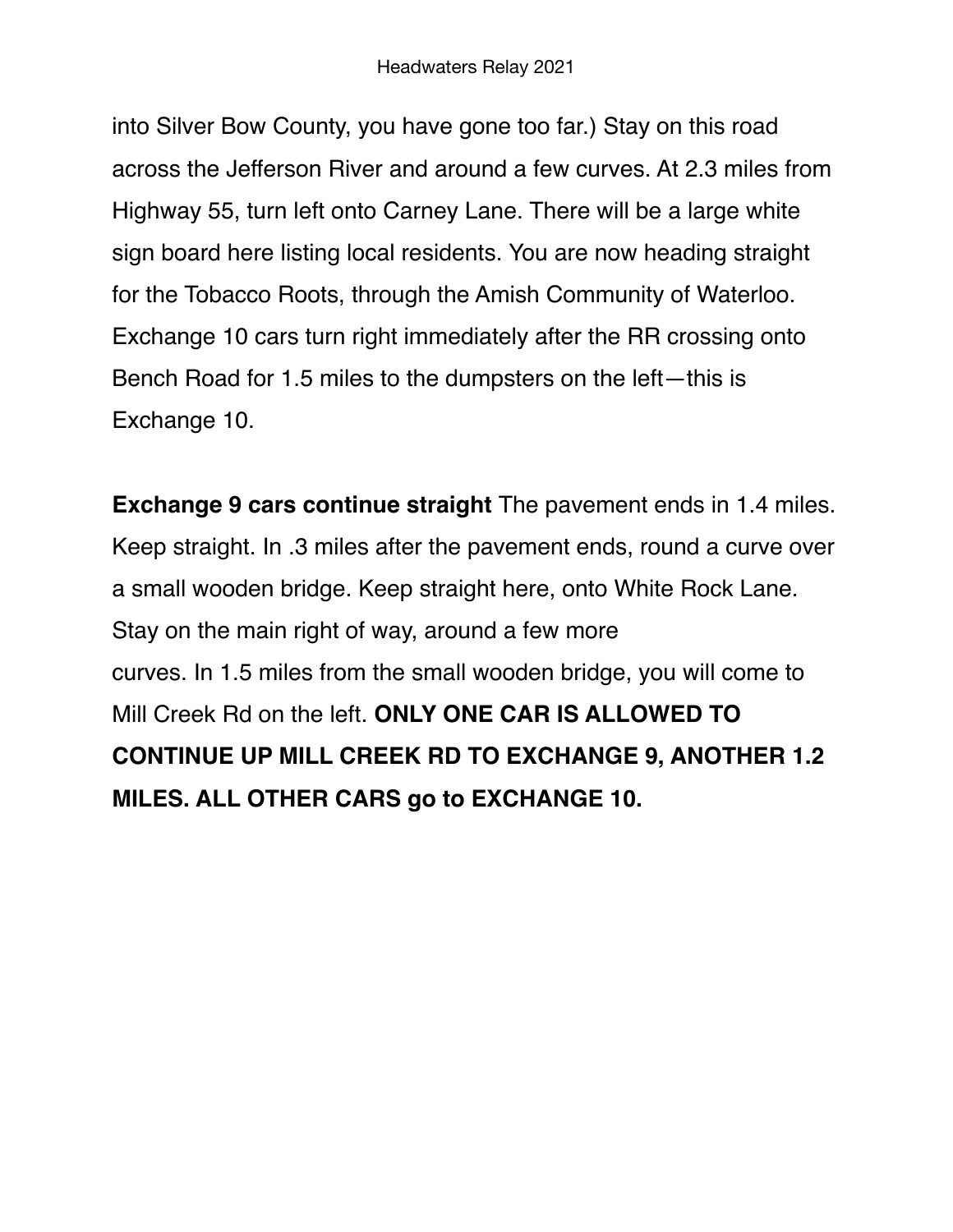### **DAY 2 AUTO DETOURS**

# **DETOUR 4: ONLY ONE CAR PER TEAM ALLOWED FROM DAY 2 START TO EXCHANGE 2. ALL OTHER CARS TAKE DETOUR 4 TO EXCHANGE 2.**

Take exit 63 off I-15 back into Dillon. Once you hit the main street through Dillon, go 5.3 miles north on Hwy 41 to Stone Creek Rd, which appears on the right immediately after a "trucks entering" sign; turn right onto this road; proceed on Stone Creek Rd another 6.9 miles to exchange 2, a rough two-track road coming down from the left.

#### **DETOUR 5: (NO SUCH DETOUR THIS YEAR—HA!HA!)**

# **DETOUR 6: ONLY ONE CAR ALLOWED ON LEGS NINE, TEN, AND ELEVEN, FROM EXCHANGE 9 TO EXCHANGE 11. ALL OTHER CARS TAKE THIS DETOUR TO EXCHANGE 11.**

Follow leg Nine to Williams Creek Rd (the wording on the sign is facing away from you.) Do not go right with leg 9 runner, but instead go straight. Start counting miles here from the Williams Creek turn. Stay right at 1.7. Then turn right onto Hwy 287 at 2.1; you will hit Nevada City at about 7 miles. Exchange 11 will be on your right, in the center of town, At the Nevada city engine house by old Railway cars on the Right.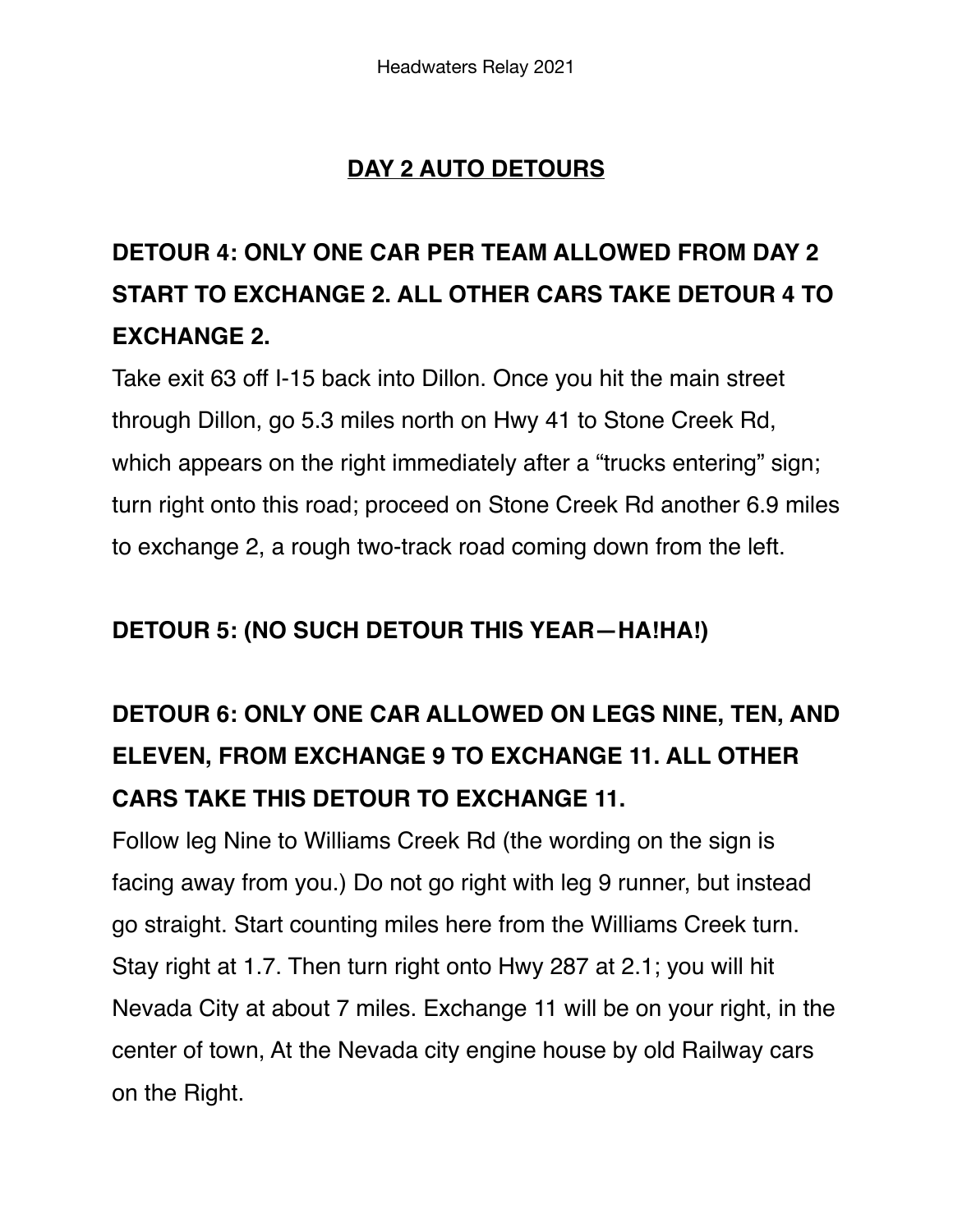### **DAY 2 AUTO DETOURS (continued)**

# **DETOUR 7: NO CARS ALLOWED ON LEG THIRTEEN OR FOURTEEN. ONLY ONE CAR PER TEAM (HIGH CLEARANCE ALL WHEEL DRIVE, AND CARRYING LEG 14 RUNNER) ALLOWED ON DETOUR 7 FROM EXCHANGE 12 TO EXCHANGE 13. ALL OTHER CARS MUST TAKE DETOUR 8 TO EXCHANGE 14.**

After dropping leg thirteen runner off, backtrack on leg twelve down to Hwy 287, and start counting miles at 287. Turn right (east) uphill on HWY 287 toward Ennis. Near the top, at 3.1 miles, turn right onto dirt road, through the cattle guard with a sign reading "Crossing Private Lands; Respect it." (Of course it has many bullet holes.) At about 6 miles The road will descend sharply (extremely steep) and you will see a small basin with a pond and a two track coming in from the right. Your leg thirteen runner will arrive from that two track on the right.

### **DETOUR 8: ALL CARS NOT TAKING DETOUR 7, TAKE THIS DETOUR WITH LEG FIFTEEN RUNNER TO EXCHANGE 14:**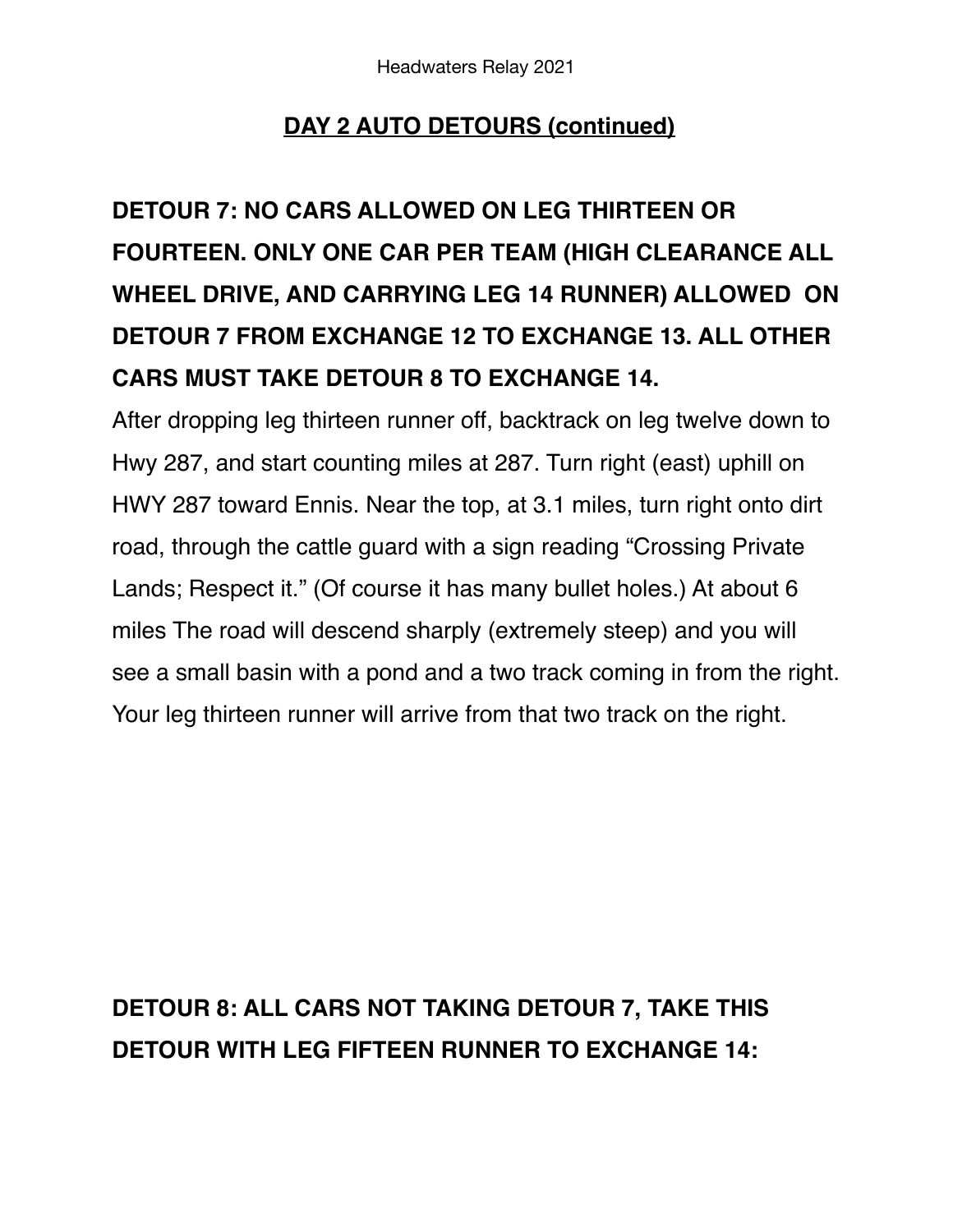Backtrack from exchange 12 down to Hwy 287, and turn right (east) uphill on HWY 287. After cresting you will descend toward Ennis for quite a ways. Just about at the bottom of the hill (about 12.2 miles from Virginia City), as you are veering left toward the outskirts of Ennis, look for a paved road going sharply off to the right, with a sign "Varney Bridge 9 miles". Take this road and reset odometer. At 6.2 miles, turn right and start heading up Shining Mtn Loop Rd. At 7.9 turn left, to exchange 14 at 8.0, where Axolotl Lake Rd comes in from the right (your runner will be coming down this road).